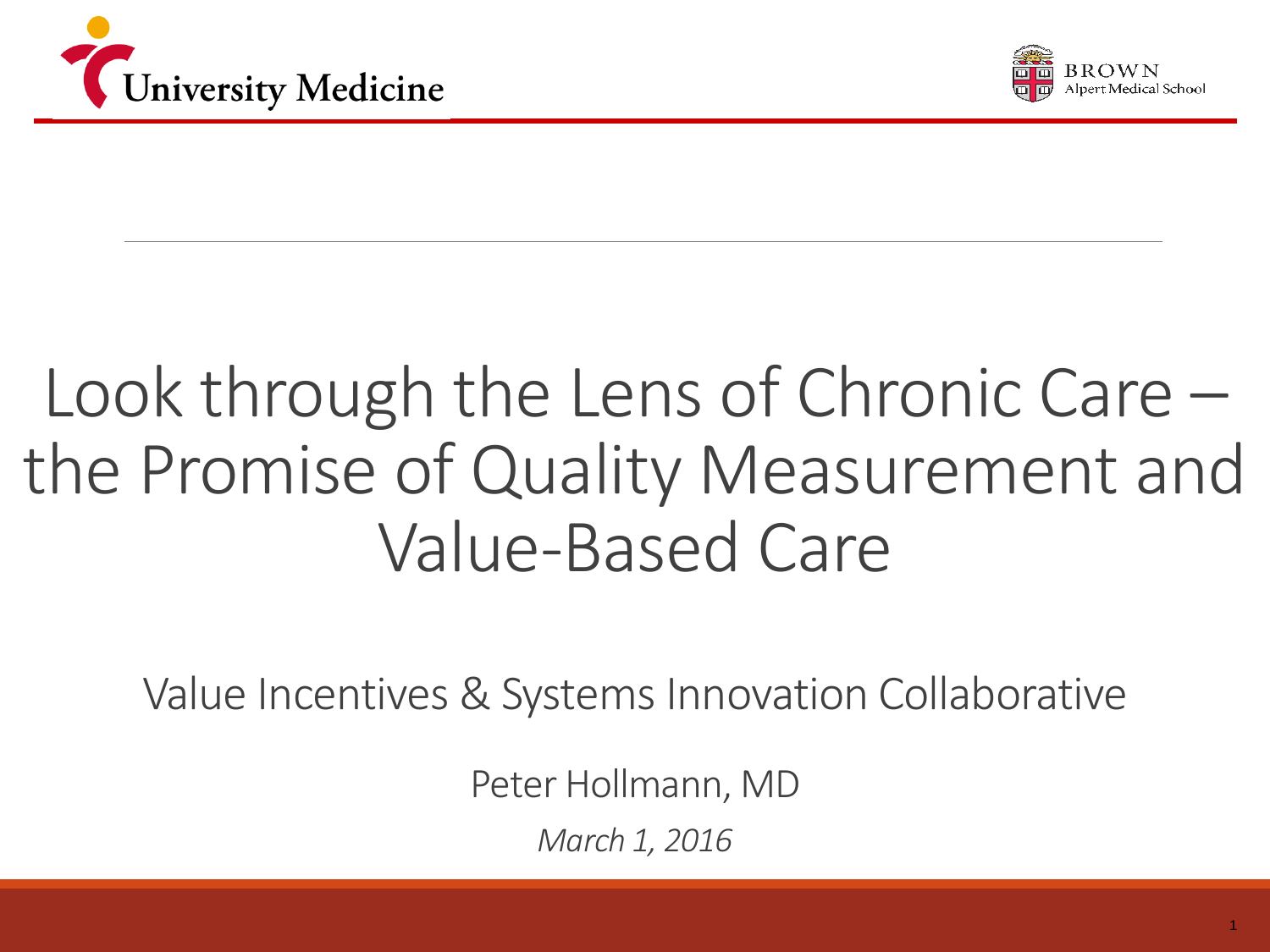



### Key Points

- 1. Current Systems are Failing our Patients and Providers
- 2. Quality Measures are Based Upon Single Disease Specific Guidelines with Limited Evidence about Applicability and Relevance for those with Multiple Chronic Conditions
- 3. Care of the patient with Multiple Chronic Conditions Requires Eliciting Patient Priorities/Preferences
- 4. Value-Based Care must Recognize Care Coordination, Teams and Social Supports
- 5. Payment Methods must Stimulate and Support Transformation Including Pay for Quality, Workforce Development and Leadership by those with MMC expertise
- 6. Fee for Service & Description and Valuation of Work Remain Relevant
- 7. We must examine why we measure/pay, how we measure/pay and the impact on patient care and our communities, avoiding the "best doc" myth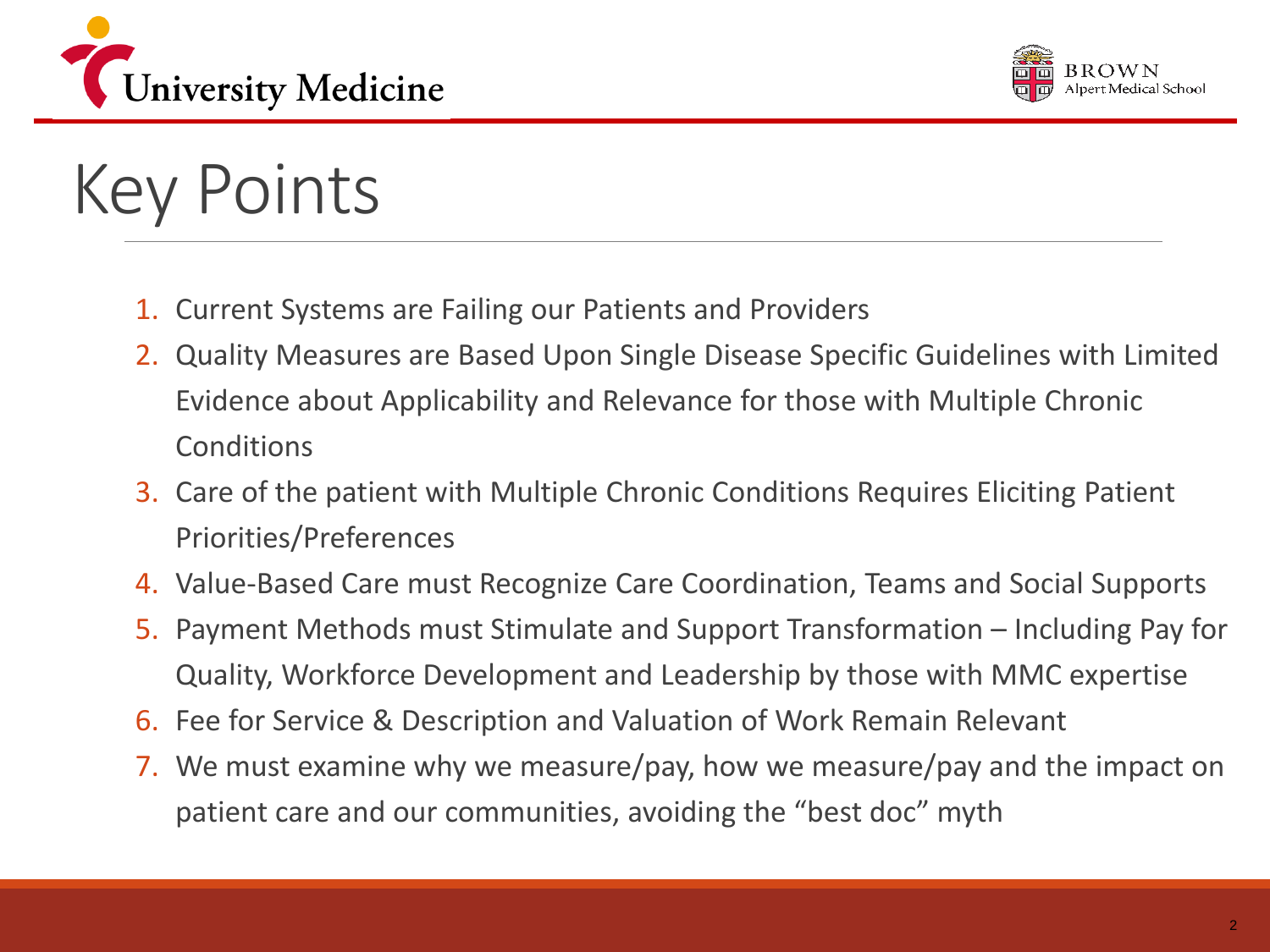



### NQF Multiple Chronic Conditions Measurement Framework May 2012

Multiple Chronic Conditions Measurement Framework

MAY 2012



Persons with multiple chronic conditions are defined as having two or more concurrent chronic conditions that collectively have an adverse effect on health status, function, or quality of life and that require complex healthcare management, decision-making, or coordination.br

Assessment of the quality of cared provided to the MCCs population should consider persons with two or more concurrent chronic conditions that require ongoing clinical, behavioral,<sup>e</sup> or developmental care from members of the healthcare team and act together to significantly increase the complexity of management and coordination of care-including but not limited to potential interactions between conditions and treatments.

Importantly, from an individual's perspective the presence of MCCs would:

- affect functional roles and health outcomes. across the lifespan;
- compromise life expectancy; or
- hinder a person's ability to self-manage or a family or caregiver's capacity to assist in that individual's care.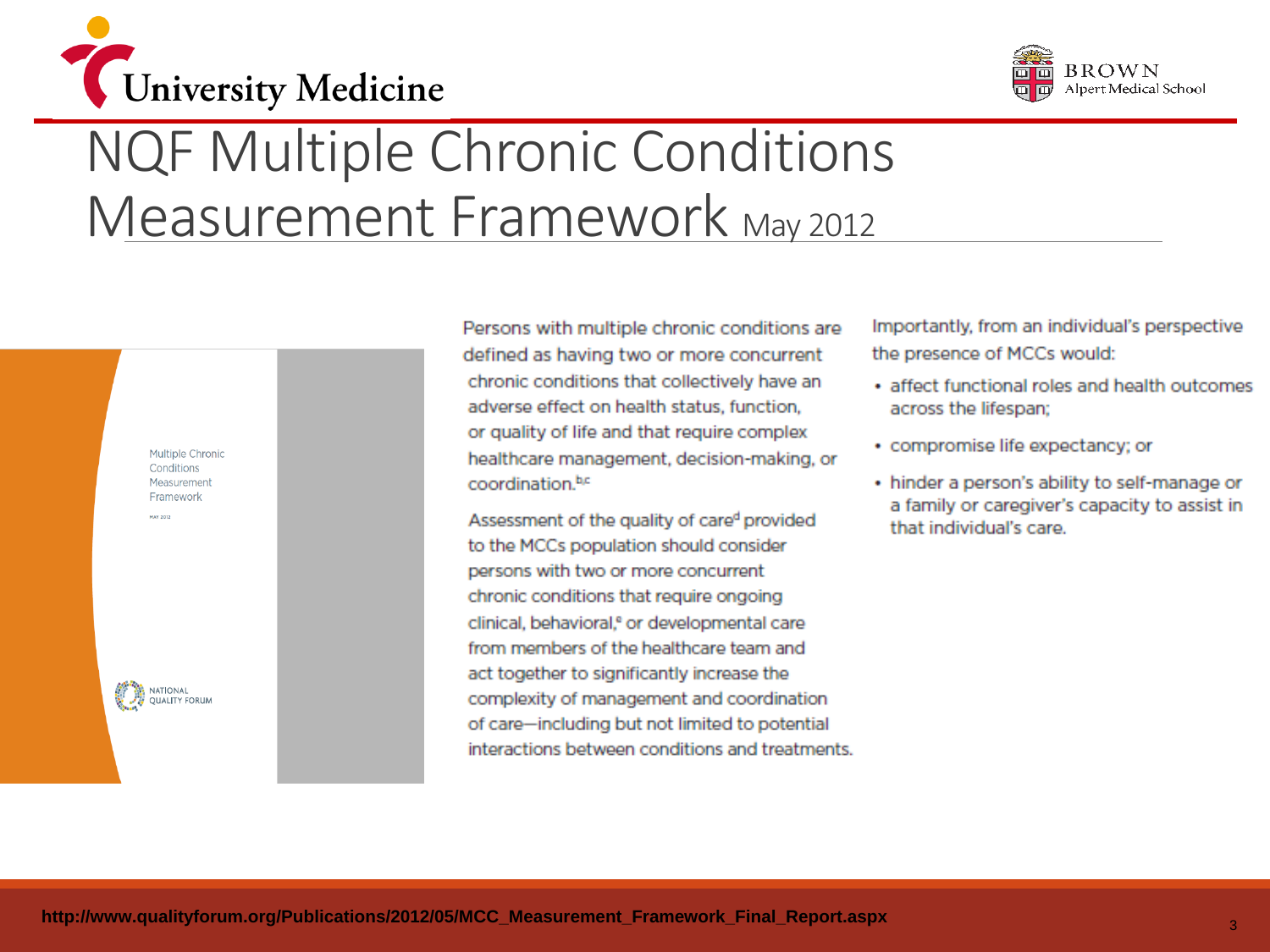



### Co-Morbidity is Common

**Figure 4.1** Co-morbidity among Chronic Conditions for Medicare FFS Beneficiaries: 2010



#### **Slide Courtesy of R. Goodman, CDC (Source CMS Chartbook 2012)**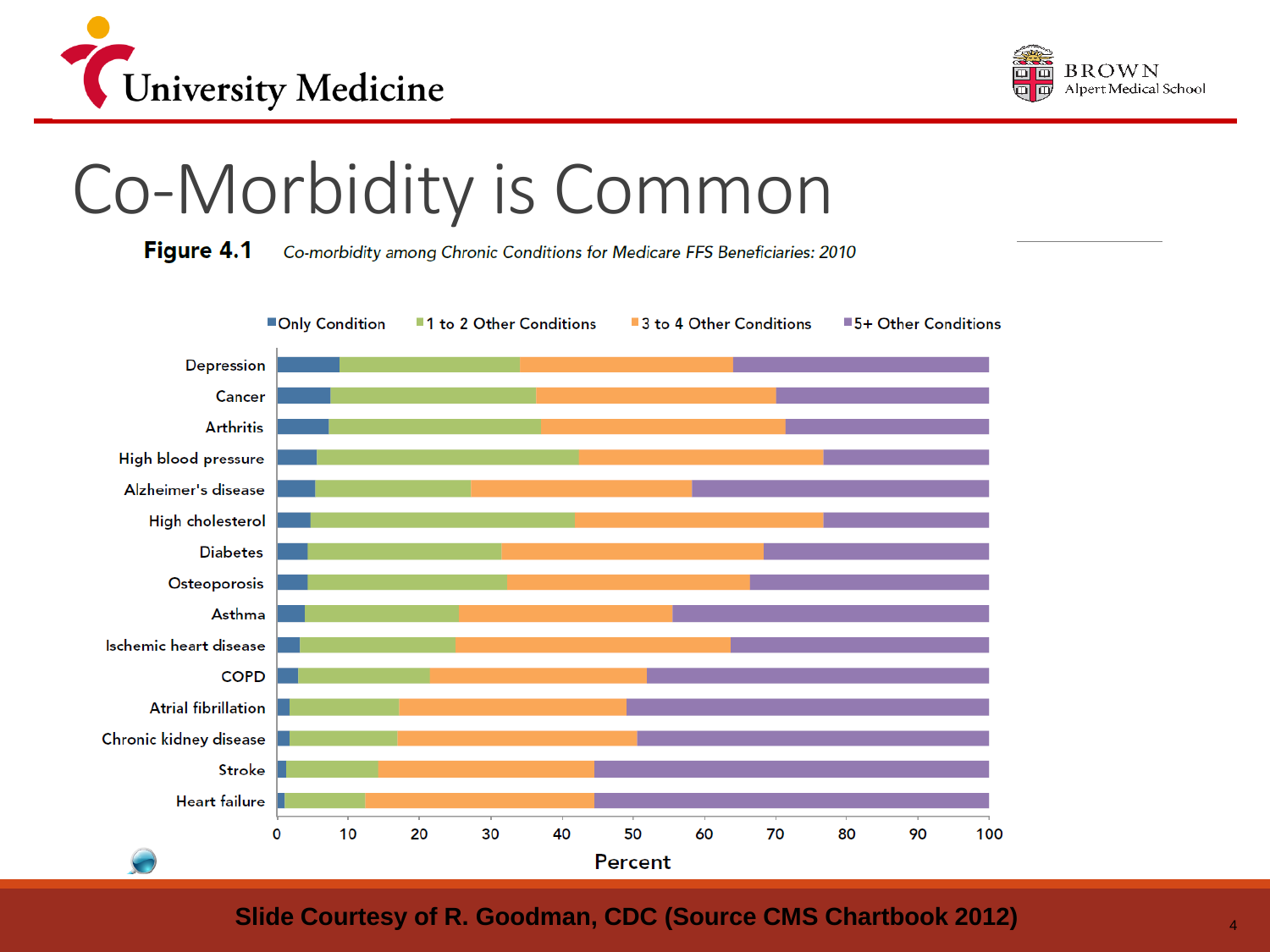



### "The most common chronic condition experienced by adults is multimorbidity, the coexistence of multiple chronic diseases or conditions."

Tinetti et al. JAMA 2012.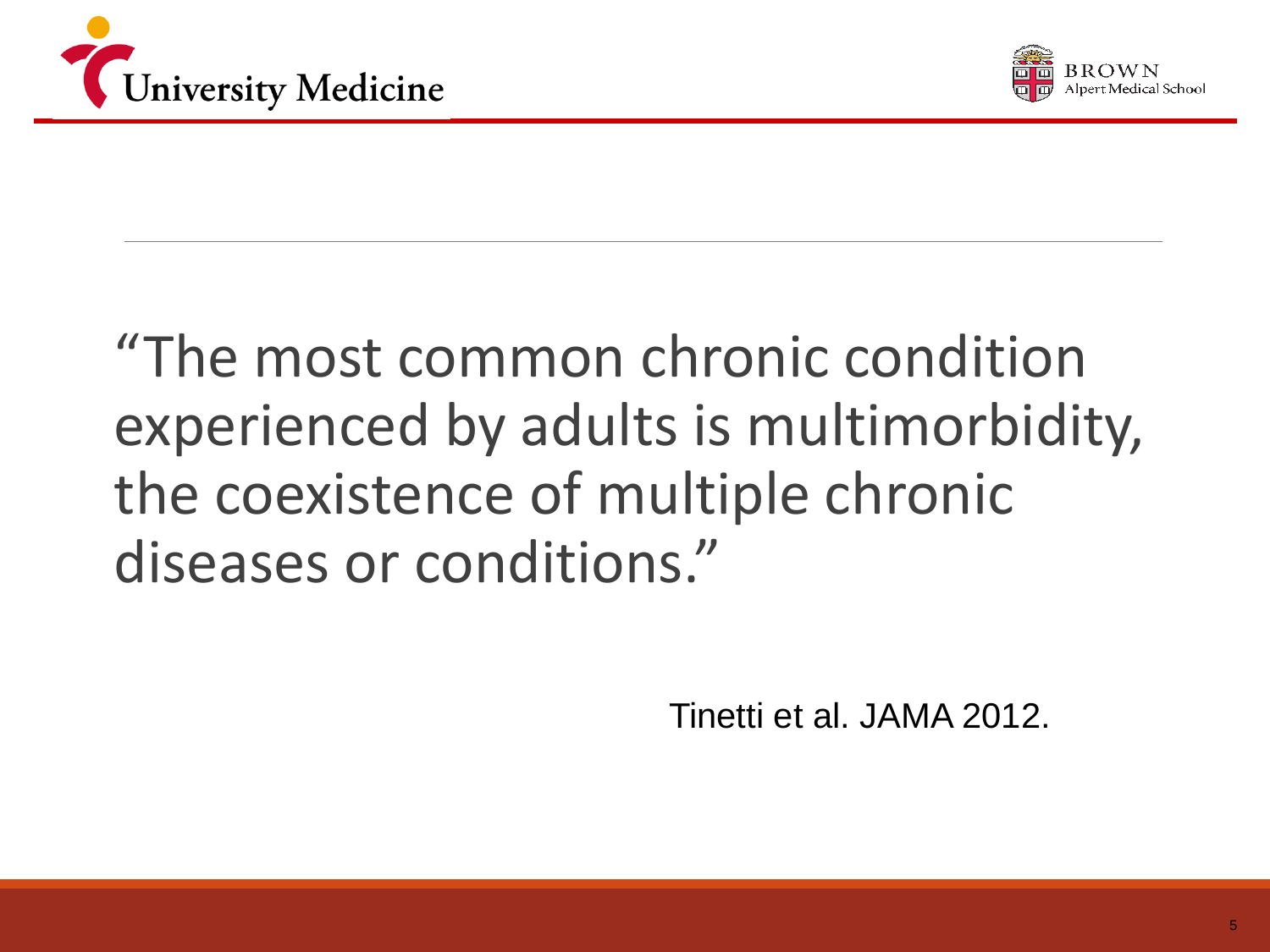



### Most of Highest Utilizers (top 5%) have Functional Limitations

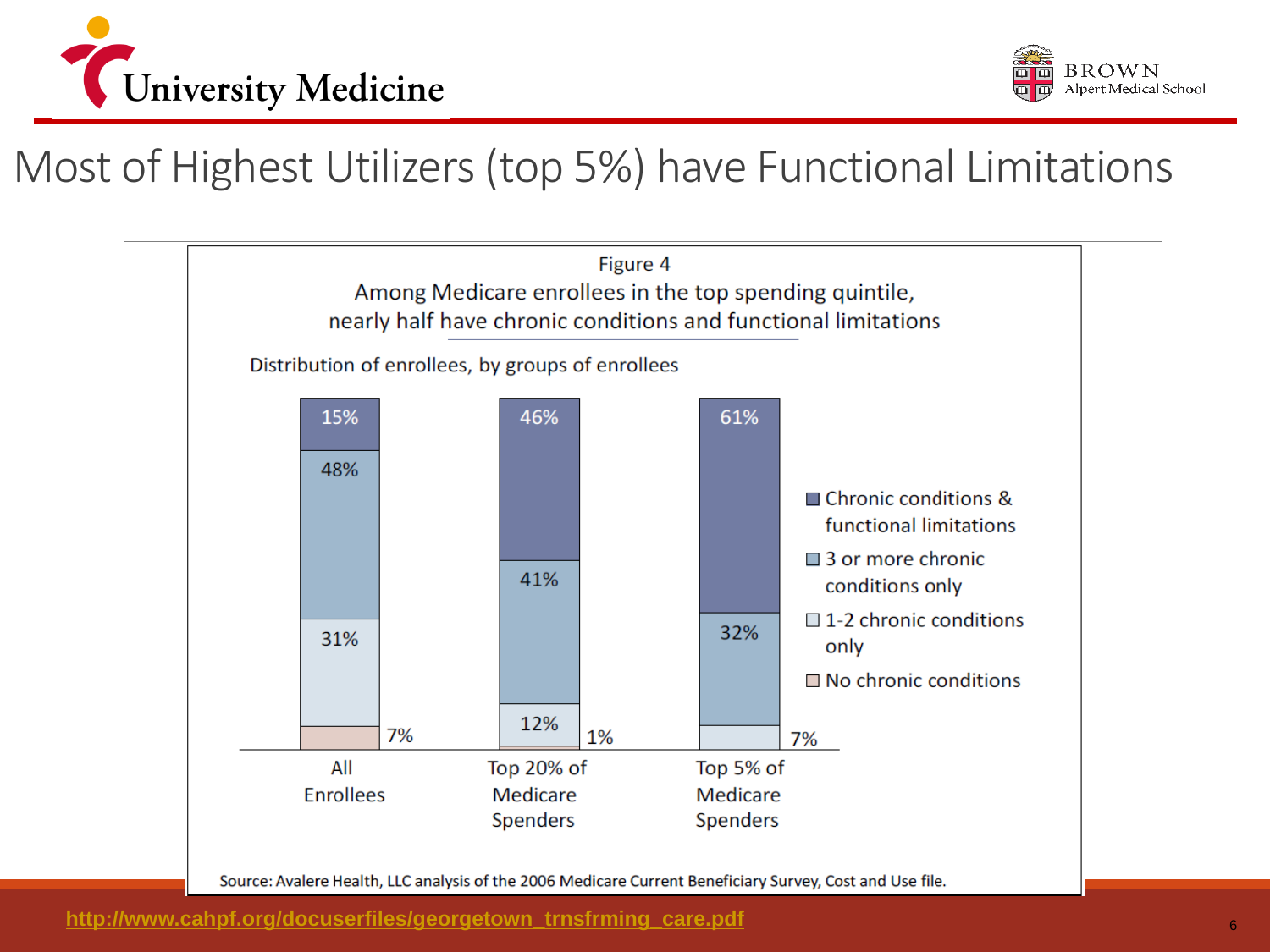



### It is not Easy Living with MCC

| Time                 | <b>Medications</b>                                                                                                                                                   | Non-pharmacologic<br>Therapy                                                                                                      | All Day                                                                                                                                                                                                                                                                                                                                                                                                                                                                                                                                                                                                                                                                                                                                                                           | Periodic                                                                                              |
|----------------------|----------------------------------------------------------------------------------------------------------------------------------------------------------------------|-----------------------------------------------------------------------------------------------------------------------------------|-----------------------------------------------------------------------------------------------------------------------------------------------------------------------------------------------------------------------------------------------------------------------------------------------------------------------------------------------------------------------------------------------------------------------------------------------------------------------------------------------------------------------------------------------------------------------------------------------------------------------------------------------------------------------------------------------------------------------------------------------------------------------------------|-------------------------------------------------------------------------------------------------------|
| 7 AM                 | Ipratropium MDI<br>Alendronate 70mg weekly                                                                                                                           | Check feet<br>Sit upright 30 min.<br>Check blood sugar                                                                            | Joint protection<br>Pneumonia vaccine, Yearly<br>influenza vaccine<br>Energy conservation<br>Exercise (non-weight<br>bearing if severe foot<br>exam and BP<br>disease, weight<br>bearing for<br>Quarterly HbA1c, biannual<br>osteoporosis) Muscle<br><b>LFT<sub>s</sub></b><br>strengthening<br>exercises, Aerobic<br>microalbuminuria, cholesterol<br><b>Exercise ROM</b><br>exercises<br>Referrals: Pulmonary<br>rehabilitation<br>Avoid environmental<br>exposures that might<br>Physical Therapy<br>exacerbate COPD<br>DEXA scan every 2 years<br>Wear appropriate<br>Yearly eye exam<br>footwear<br>Medical nutrition therapy<br>Albuterol MDI pm<br><b>Limit Alcohol</b><br>Maintain normal<br>Osteoarthritis<br>body weight<br>system training<br><b>Diabetes Mellitus</b> | All provider visits: Evaluate Self-                                                                   |
| 8 AM                 | <b>Eat Breakfast</b><br>HCTZ 12.5 mg Lisinopril 40mg<br>Glyburide 10 mg ECASA 81 mg<br>Metformin 850mg<br>Naproxen 250mg<br>Omeprazole 20mg<br>Calcium + Vit D 500mg | 2.4gm Na, 90mm K,<br>Adequate Mg, $\downarrow$ cholesterol<br>& saturated fat, medical<br>nutrition therapy for<br>diabetes, DASH |                                                                                                                                                                                                                                                                                                                                                                                                                                                                                                                                                                                                                                                                                                                                                                                   | monitoring blood glucose, foot<br>Yearly creatinine, electrolytes,                                    |
| <b>12 PM</b>         | Eat Lunch<br>Ipratropium MDI<br>Calcium+ Vit D 500 mg                                                                                                                | Diet as above                                                                                                                     |                                                                                                                                                                                                                                                                                                                                                                                                                                                                                                                                                                                                                                                                                                                                                                                   |                                                                                                       |
| 5 PM                 | <b>Eat Dinner</b>                                                                                                                                                    | Diet as above                                                                                                                     |                                                                                                                                                                                                                                                                                                                                                                                                                                                                                                                                                                                                                                                                                                                                                                                   |                                                                                                       |
| 7 PM<br><b>11 PM</b> | Ipratropium MDI<br>Metformin 850mg<br>Naproxen 250mg<br>Calcium 500mg<br>Lovastatin 40mg<br>Ipratropium MDI                                                          |                                                                                                                                   |                                                                                                                                                                                                                                                                                                                                                                                                                                                                                                                                                                                                                                                                                                                                                                                   | Patient Education: High-risk foot<br>conditions, foot care, foot wear<br>COPD medication and delivery |
|                      |                                                                                                                                                                      | Boyd et al. JAMA 2005;294:716-724                                                                                                 |                                                                                                                                                                                                                                                                                                                                                                                                                                                                                                                                                                                                                                                                                                                                                                                   |                                                                                                       |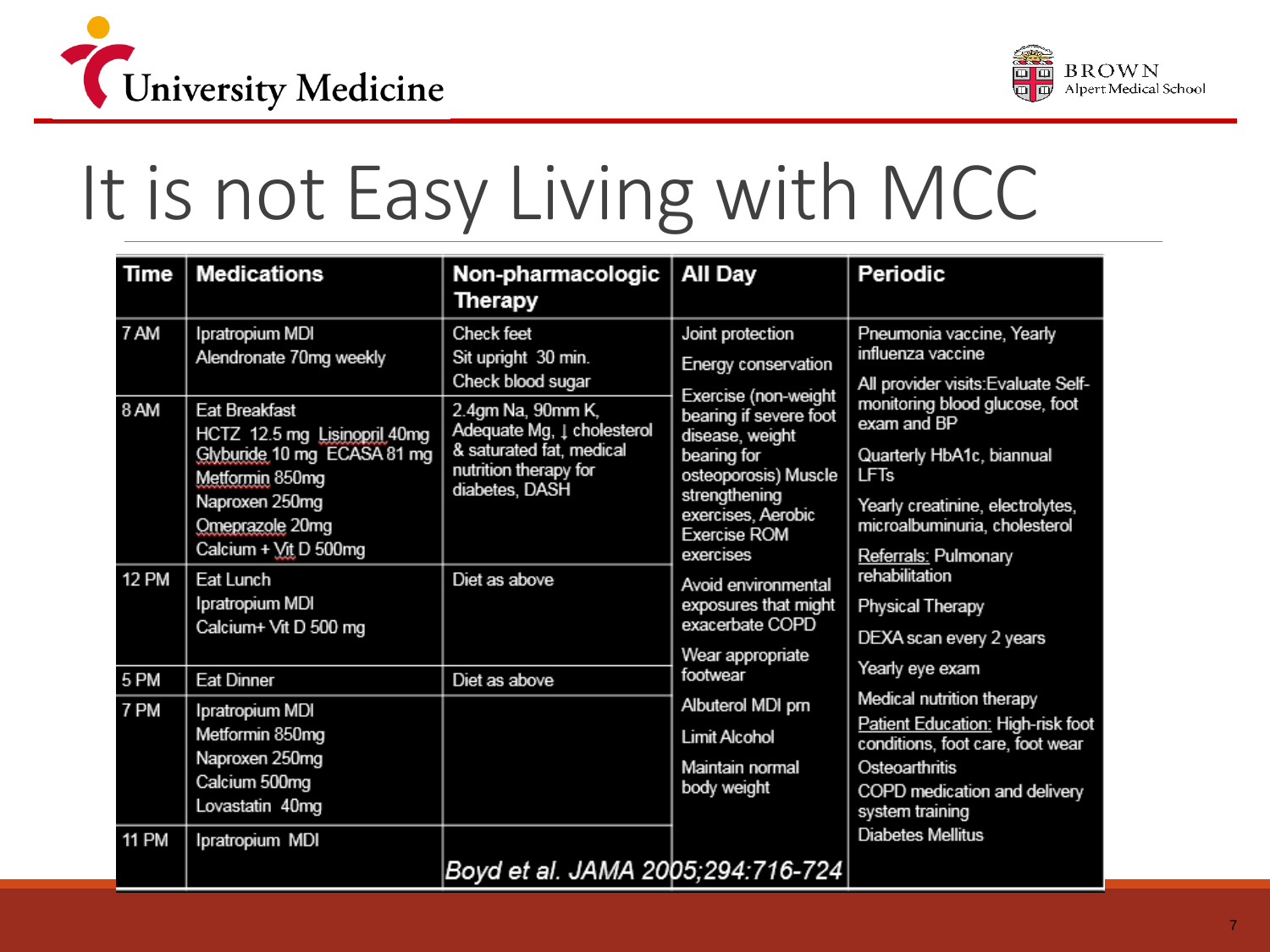



### And we have limited knowledge on how to provide the best care…..

- Reviewed 9 CPGs for chronic conditions
- Most single disease CPGs fail to give adequate guidance for older patients with multimorbidity

| <b>Issue</b>                   | <b>Is Criteria Addressed?</b>                                                     |  |  |
|--------------------------------|-----------------------------------------------------------------------------------|--|--|
| Attention                      | <b>Limited</b>                                                                    |  |  |
| Quality of Evidence            | Limited                                                                           |  |  |
| Specific recommendations       | Most address treatment of index disease<br>in presence of single other conditions |  |  |
| Time needed to treat           | Limited                                                                           |  |  |
| Quality of life                | Limited                                                                           |  |  |
| Trade-offs in goals of therapy | Not at all                                                                        |  |  |
| Patient preferences            | Limited                                                                           |  |  |
| <b>Burden</b>                  | Limited                                                                           |  |  |
|                                |                                                                                   |  |  |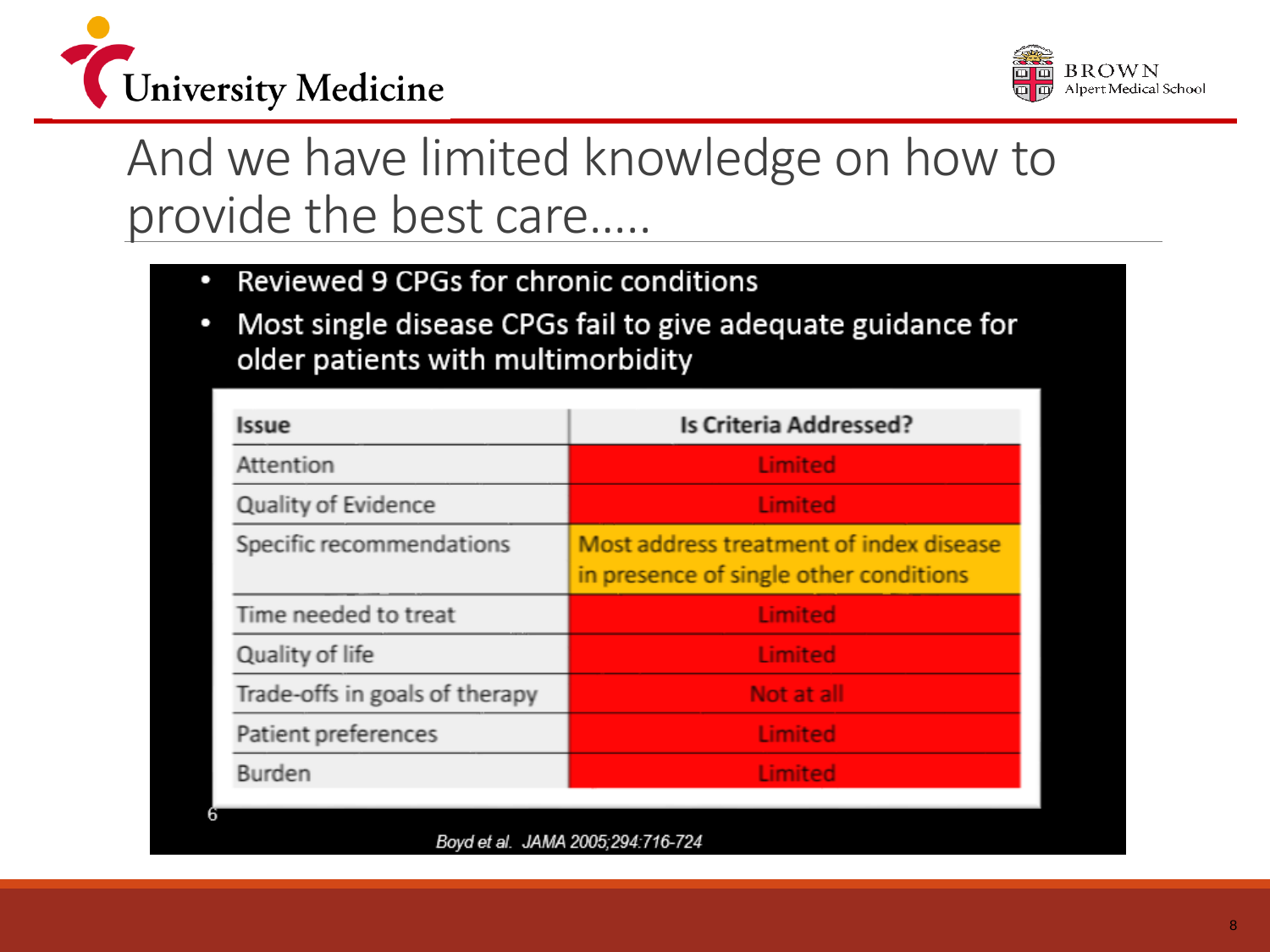#### AGS EXPERT PANEL ON THE CARE OF OLDER ADULTS WITH MULTIMORBIDITY

Approach to the evaluation and management of the older adult with multimorbidity.



alignment with preferences.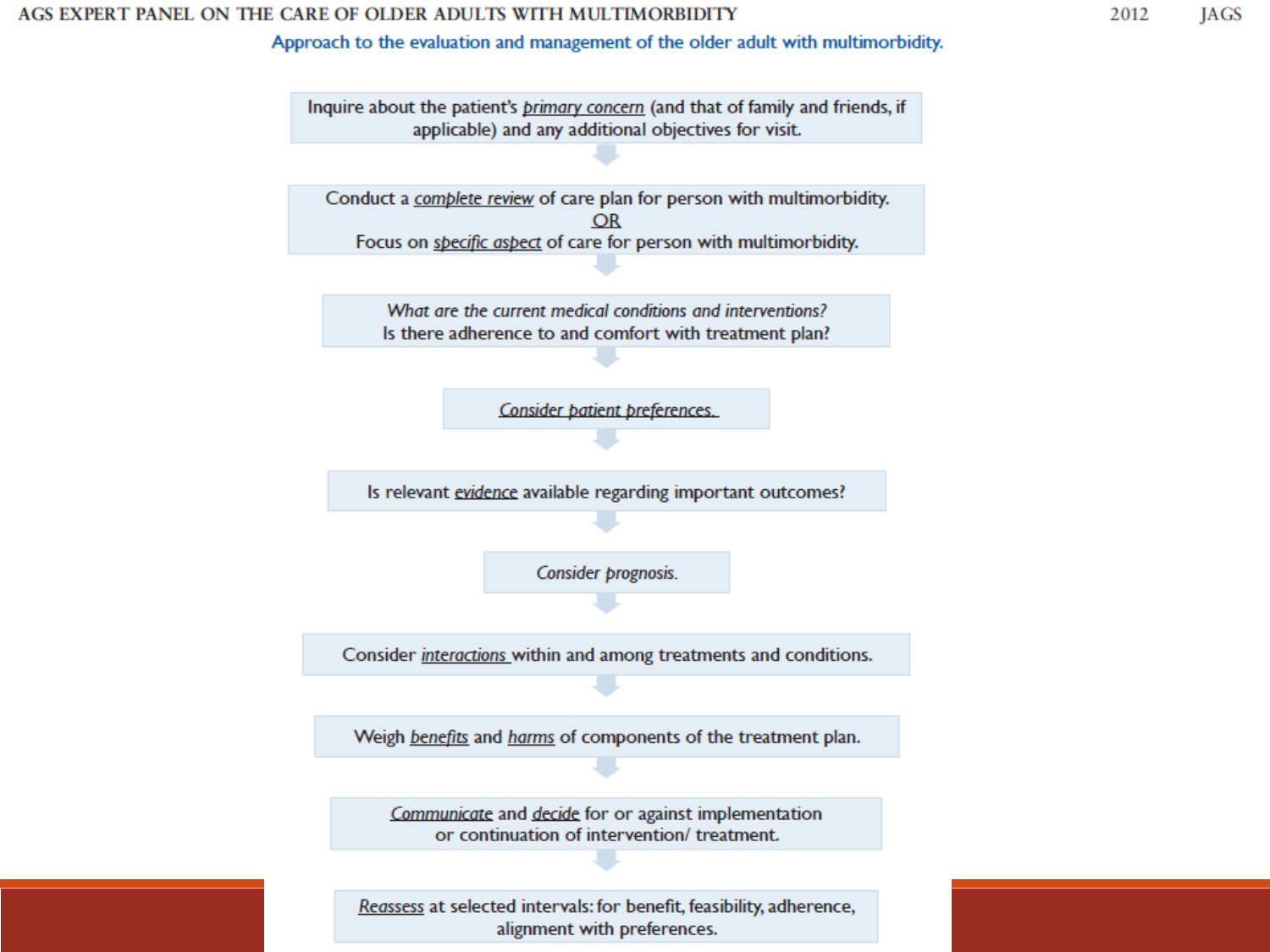



## Why Measure? Why "P4P"?

Improve Care/Promote a Quality **Culture** 

Focus on Key Conditions

Accountability to Public

Identify Opportunity/Barriers/Best Practices

Reward Performance

Reward Improvement

Recognize CQI Staff

Fund the QI Infrastructure

#### **Support Care Delivery System Transformation**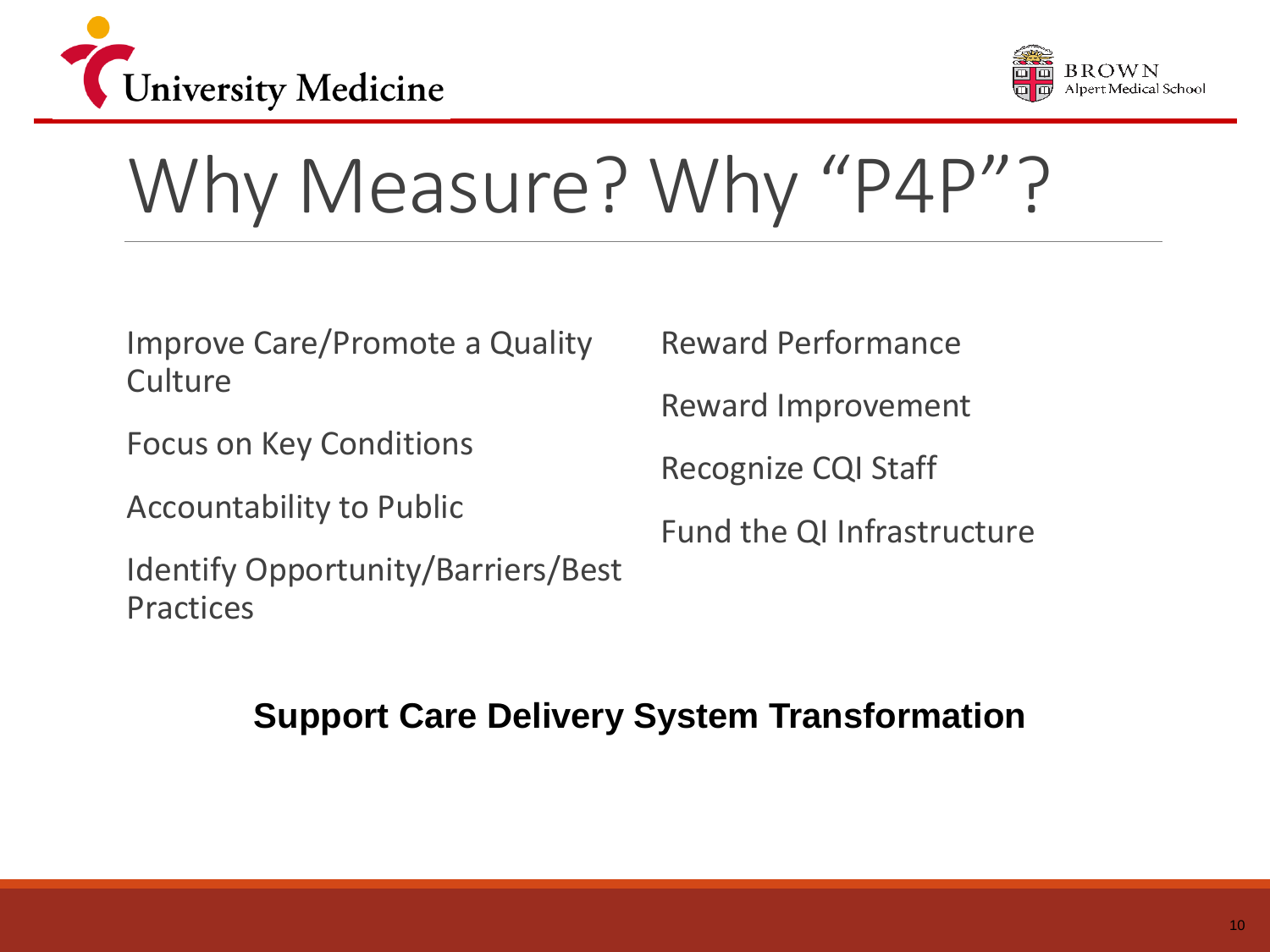



## Why Measure? Why "P4P"?

Improve Care/Promote a Quality **Culture** 

Focus on Key Conditions

◦ Single Disease Focus

#### Accountability to Public

- At what level?
- By what Measure?

Identify Opportunity/Barriers/Best Practices

#### Reward Performance

- By what measure?
- Care for disadvantaged or complex is more difficult

Reward Improvement

Recognize CQI Staff

Fund the QI Infrastructure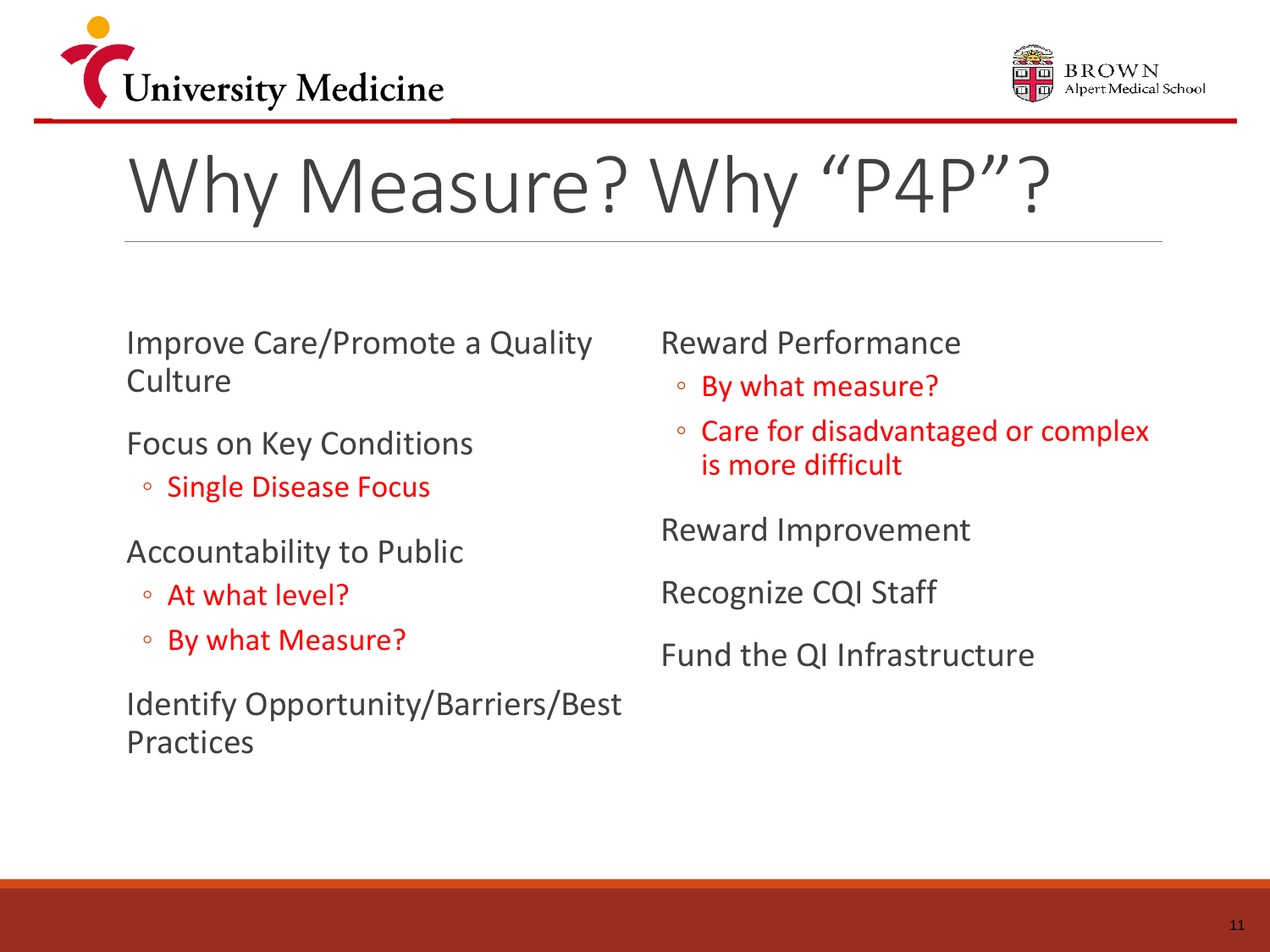



# Why Change Payment?

Recognize Value over Volume

Recognize/support Proven Models of Care (PACE, GRACE, IAH)

Remove Silos (Parts A/B, Medicare/Medicaid) and Create Opportunity for Care Alternatives (eg Longterm Community Social Supports)

Align Incentives

Shift Risk

Incentivized Care Coordination

Incentivize Teams and Efficient Practice Design

Create SYSTEMS of Care

Sustain Primary Care, Promote PCMH in those systems and Integrate Behavioral Health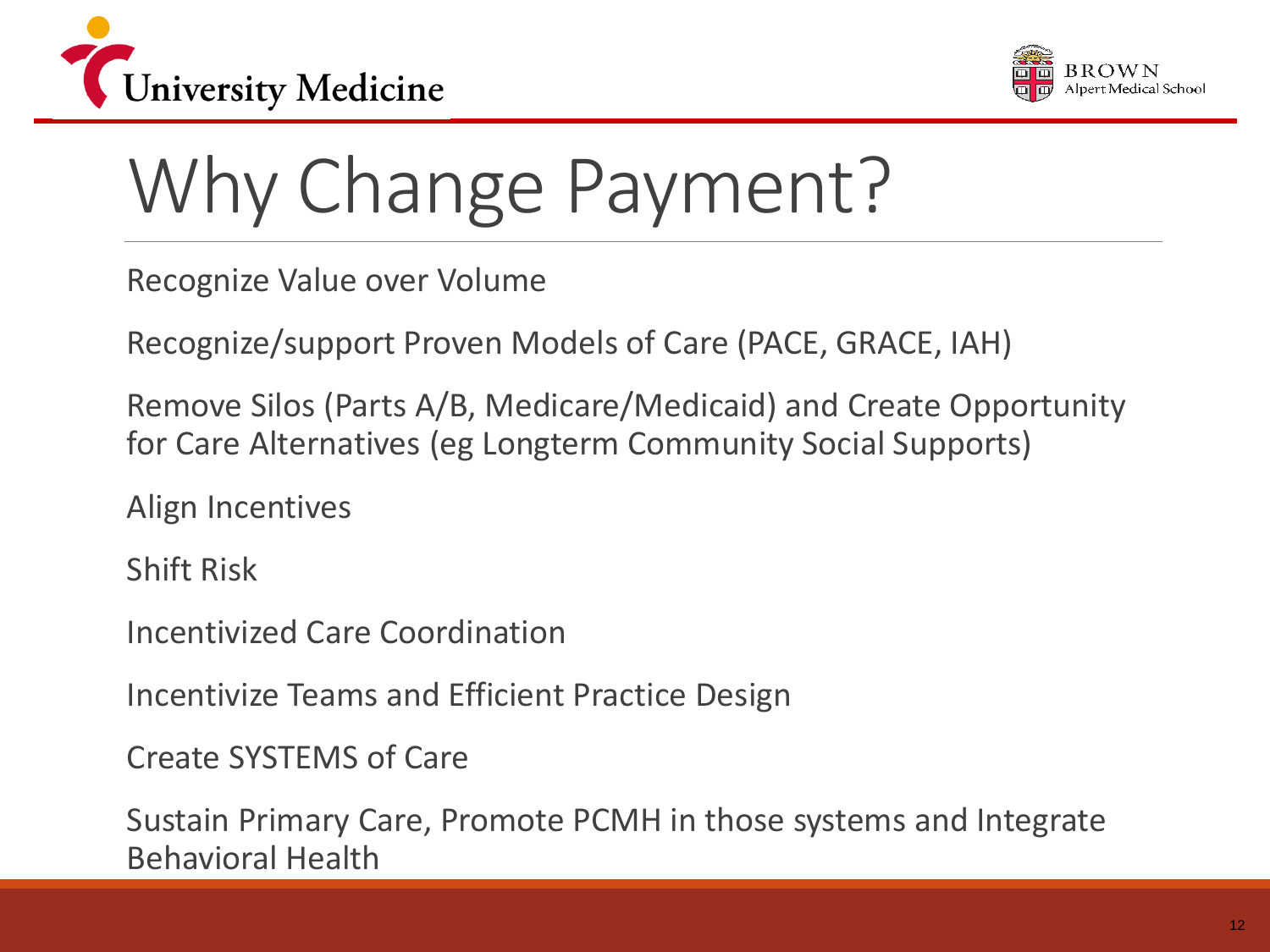



# Why Change Payment?

Recognize Value over Volume

Remove Silos (Parts A/B, Medicare/Medicaid) and Create Opportunity for Care Alternatives (eg Longterm Community Social Supports)

Recognize/support Proven Models of Care (PACE, GRACE, IAH)

Align Incentives

Shift Risk

Incentivized Care Coordination and Reduction of Complications

Incentivize Teams and Efficient Practice Design

Create SYSTEMS of Care

Sustain Primary Care, Promote PCMH in those systems and Integrate Behavioral Health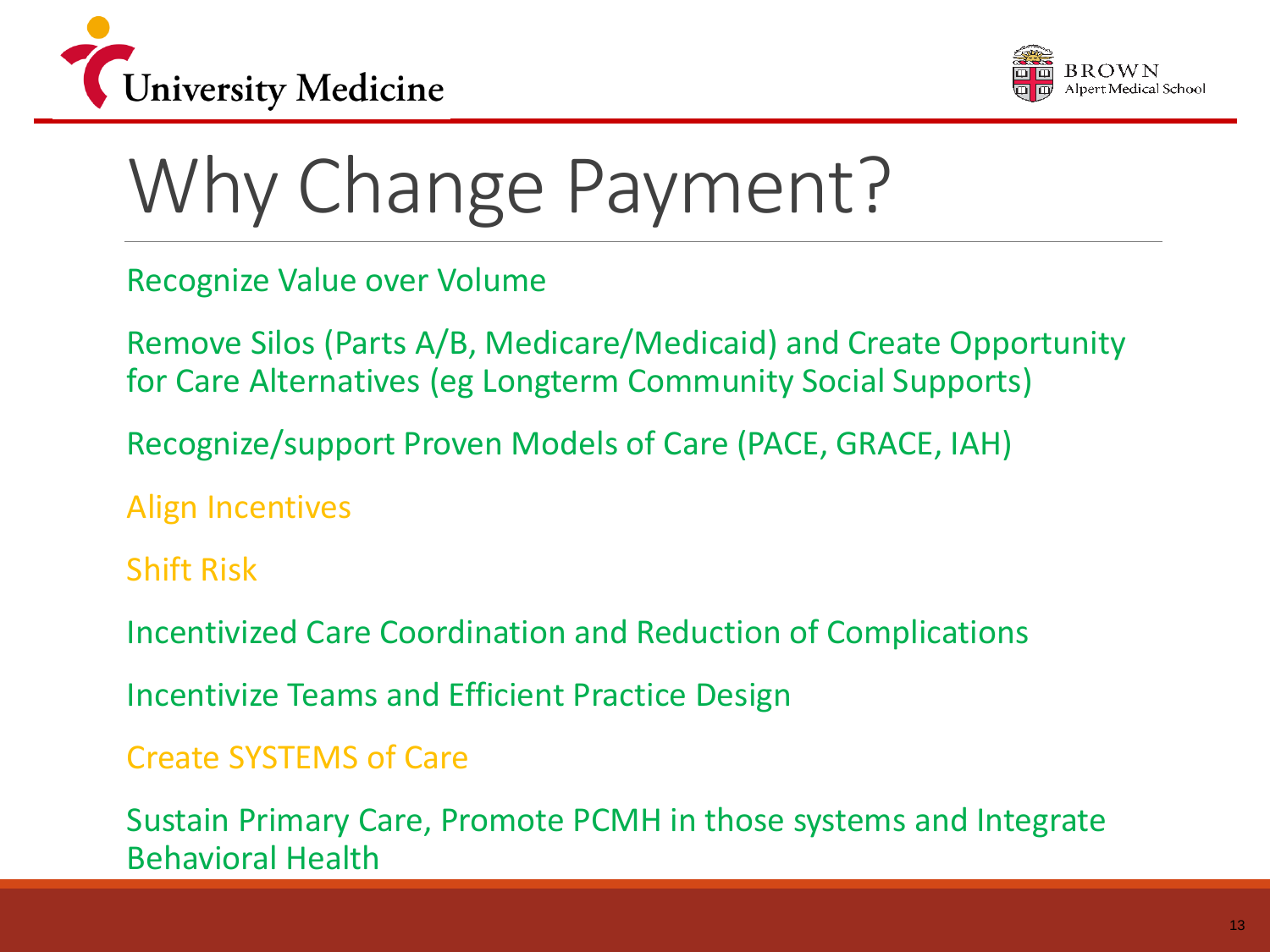



### Concerns – It Matters How Measures Affect Payment

Care for those with MCC is under valued today

- Geriatric Training Reduces Salary
- Medicare and especially Medicaid are Low Payers
- Care Coordination, Non Face to Face is not adequately recognized
- Electronic Records and Measurement Burden are potentially lethal

#### Risk Adjustment Can Help in Cost (HCC)

- Requires sufficient population size
- Concerns about adjustments in Quality
- Lessons from No Child Left Behind

#### Patient Preferences Require Recognition

◦ CAHPS as a common pathway for MCC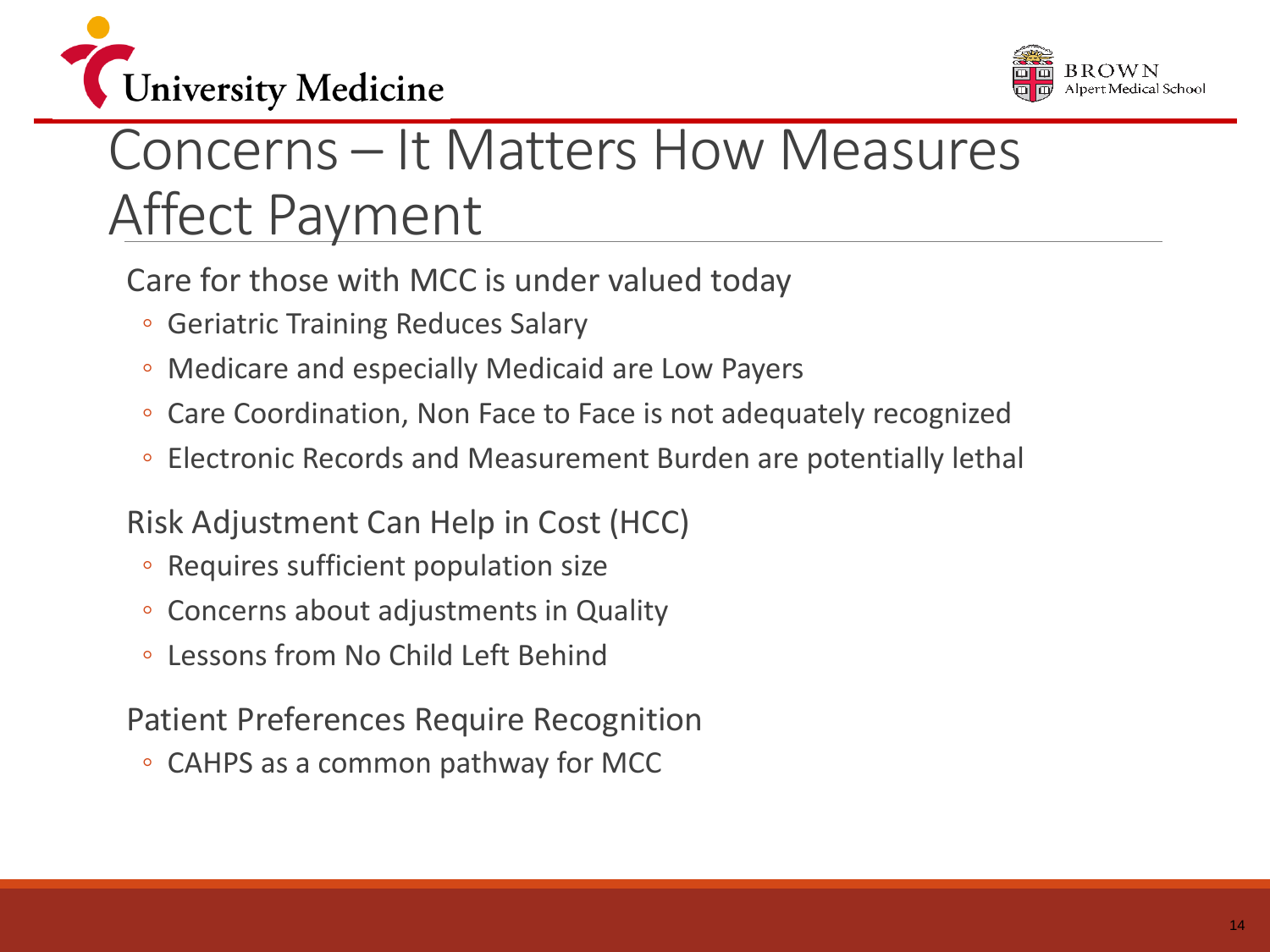



## Why FFS Still Matters

Need to recognize work and productivity in all systems

Need to recognize work and productivity not presently accounted for

Transforming payment today allows the building blocks for systems of care to develop – FFS still dominates

Significant Changes include:

- Transitional care Management
- Chronic Care Management/Complex CCM
- Advance Care Planning
- Cognitive Assessment and Care Plan Services

Potential Future Changes

◦ Care management of acute episodes, Integrated BH, Medication Therapy Management in the PCMH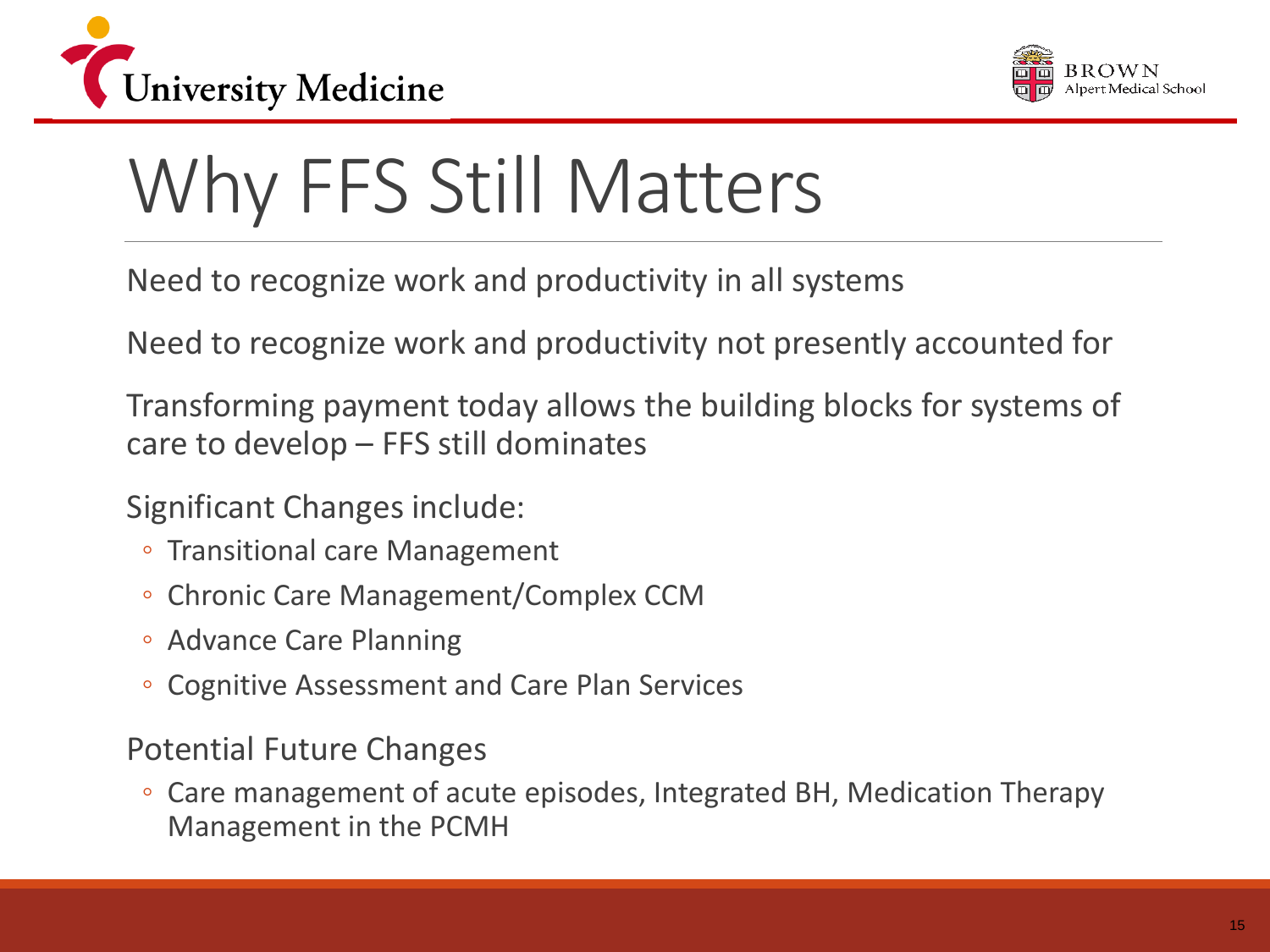



## Recommendations

Measure (including structural) and pay for:

- Person Centered Care: Comprehensive Assessment; Eliciting Preferences
- Engagement and Self Management: Care Plan; Open Notes; How's Your Health; CAHPS; Meeting person specific goals
- Care Coordination: RNCM; Future NCQA Measures; TCM; Readmission Rates

#### Add functional Assessment to coded elements

- HCC and Risk Adjustment
- A major person centered outcome
- Predictor Life Expectancy

Support the development of Key Services often lacking

◦ In home palliative care; medical staff model at SNF/Post Acute; BH integration; Teams including pharmacists and community services

Create/Require organizations to support these changes